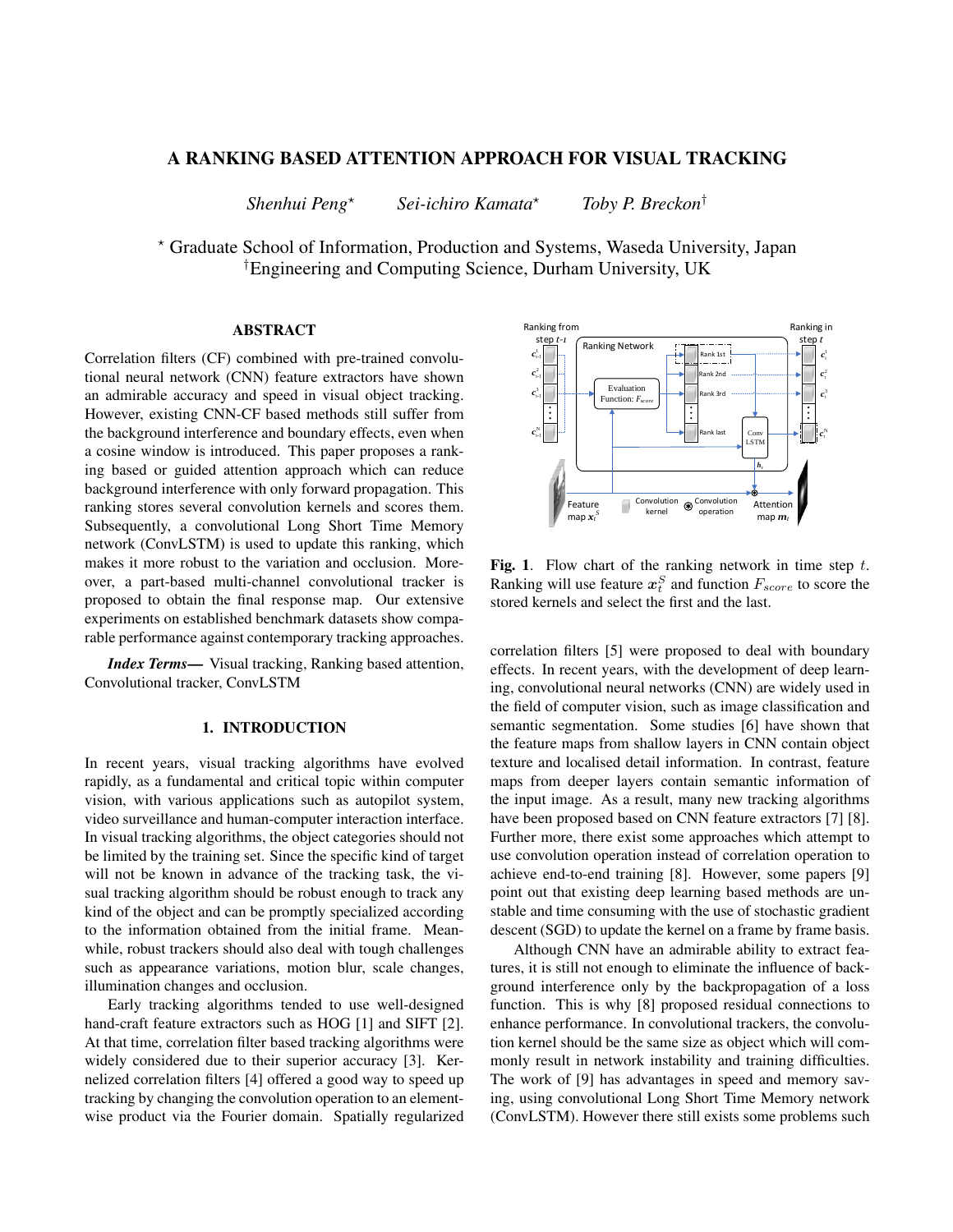

**Fig. 2**. Overall structure of the ranking based attention network.  $x_t^L$  and  $x_t^S$  are feature maps with different scale levels.  $m_t$  is the attention map as also shown in Fig. 3(b) .



Fig. 3. Visualization of the feature map (a), replaced with the search patch, the attention map (b) and the results of attention map multiplied with feature map (c), which show that the background interference is significantly suppressed.

as low spatial resolution and lacking robustness to occlusion.

To address the aforementioned problems, we propose a ranking based attention network for visual tracking as shown in Fig. 1 and Fig. 2. This ranking stores several convolution kernels which contain semantic information of the target. If we perform convolution operations between these kernels with feature maps, we obtain response maps as shown in Fig. 3, which can significantly suppress background interference. The ranking network is initialized at the first frame. In each frame, the ranking re-scores and re-ranks the stored convolution kernels. The first one will be chosen as the output, the last one will be updated by using the ConvLSTM. We also propose a part-based multi-channel convolutional tracker which reduces the kernel size and improves robustness to occlusion. The main contributions of this paper are summarized as follows:

- We propose a ranking network to guide the usage and update of convolution kernels within an adaptive visual tracking framework. It can make the attention map stable, especially when occlusion occurs.
- We propose a part-based multi-channel convolutional tracker. It can speed up network updates and make the model more robust to occlusion.

# 2. THE PROPOSED METHOD

This section will describe our framework in detail. The ranking network is the key component, which will store several convolution kernels, score them and then pick the best one as the output. ConvLSTM is used to update these stored kernels. Within the part-based multi-channel convolutional tracker, a large convolution kernel is divided into several smaller kernels in multiple channels and then using a novel kernel to combine these channels together, which achieves the same effect of part-based tracking.

#### 2.1. Ranking Based Attention

Firstly, the ranking network stores several convolutional kernels which contain the semantic information of the target. We obtain an attention map as shown in Fig. 3(b), after the convolutional operation between convolution kernel and feature map. Background interference and boundary effect can be significantly eliminated after we multiply the feature map with the attention map in channel-wise as shown in Fig. 3(c).

A ranking network is proposed to store and score several convolution kernels. In each frame or time step, the rank will score the stored kernels using the current feature map and choose the best one as the output. The output kernel will convolve with the feature map from *Conv Layers2* to get the attention map as shown in Fig. 2. The upsampled attention map will be multiplied with the feature map from *Conv Layers1* using a residual connection as shown in Fig. 2, which ensures the spatial resolution is guaranteed while background interference is reduced.

Specifically, the ranking is described as an ordered set,  $\{c_t^1, c_t^2, \ldots, c_t^N\}, c_t^i \in \mathbb{R}^{11 \times 11 \times 512}, i = 1, 2, \ldots, N,$ as shown in Fig. 1. In each time step or frame  $t$ ,  $x_t^S \in \mathbb{R}^{H/8 \times W/8 \times 512}$  and  $x_t^L \in \mathbb{R}^{H/4 \times W/4 \times 256}$  are extracted from *Conv Layers2* and *Conv Layers1* respectively as shown in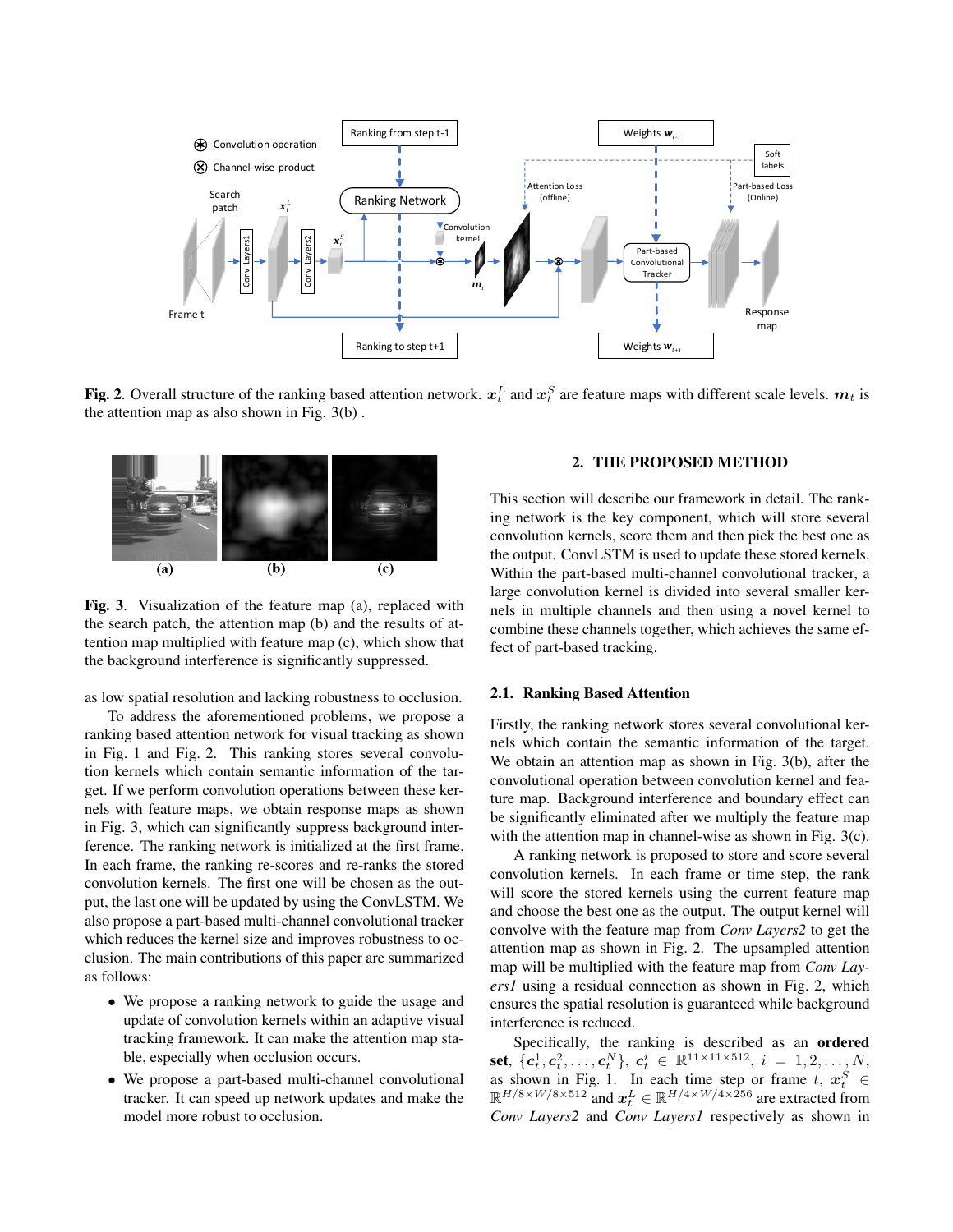

Fig. 4. Flow chart of convolutional LSTM. As stated in [9],  $\sigma$  and tanh correspond to sigmoid() and tanh() activation functions respectively.  $W_f$ ,  $W_i$ ,  $W_e$  and  $W_o$  are the convolutional filters weights for the forget gate, input gate, estimated cell gate and output gate.

Fig. 2.  $H$  and  $W$  are the height and width of the search patch which is input into the feature extraction network. The rank will score the stored kernels using a score function  $F_{score}$ :

$$
s_t^i = F_{score}(\mathbf{c}_t^i, \mathbf{x}_t^S) = PNR(\mathbf{c}_t^i * \mathbf{x}_t^S), s^i \in \mathbb{R}, \quad (1)
$$

where ∗ represents the convolution operation. We use the same method in [10] to calculate the  $PNR$  score:

$$
PNR(\boldsymbol{m}) = \frac{max(\boldsymbol{m}) - min(\boldsymbol{m})}{mean(\boldsymbol{m}/max(\boldsymbol{m}))}, \, \boldsymbol{m} \in \mathbb{R}^{H/8 \times W/8}, \,\, (2)
$$

of response map for each  $c_t^i$ . The ordered set is re-ordered by the scores:

$$
\{c_t^1, c_t^2, \dots, c_t^N\} \Leftarrow ordering\{s_t^1, s_t^2, \dots, s_t^N\}.
$$
 (3)

The  $c_t^{(1st)}$  with the top score will be selected as the output of the rank. The  $c_t^{(Nth)}$  with the lowest score will be updated:

$$
\mathbf{c}_{t}^{(1st)} = \arg \max_{\mathbf{c}_{t}^{i}} \{ s_{t}^{i} \mid i = 1, 2, ..., N \},\tag{4}
$$

$$
\mathbf{c}_{t}^{(Nth)} = \underset{\mathbf{c}_{t}^{i}}{\arg \min} \{ s^{i} \mid i = 1, 2, ..., N \}. \tag{5}
$$

The ConvLSTM is used to update  $c_t^{(Nth)}$  and the hidden state  $h_{t-1}$ :

$$
(\boldsymbol{h}_t, \boldsymbol{c}_t^{(Nth)}) = ConvLSTM(\boldsymbol{h}_{t-1}, \boldsymbol{c}_t^{(1st)}, \boldsymbol{x}_t^{pre}).
$$
 (6)

We use  $PreNet$ , a pre-trained 2-layers CNN, to downsample the  $x_t^S$  and match the size of  $h_{t-1}$ :

$$
\boldsymbol{x}_t^{pre} = PreNet(\boldsymbol{c}_t^{(1st)}, \boldsymbol{x}_t^{S}), \boldsymbol{x}_t^{pre} \in \mathbb{R}^{11 \times 11 \times 512}.
$$
 (7)

Finally, the attention map  $m_t$  can be generated from the convolution operation between the  $h_t$  and feature map  $x_t^S$ :

$$
\boldsymbol{m}_t = \boldsymbol{h}_t * \boldsymbol{x}_t^S, \, \boldsymbol{m}_t \in \mathbb{R}^{H/8 \times W/8}, \tag{8}
$$



Fig. 5. Each output channel is concentrated on one part of tracking the target.

as shown in Fig. 3(b) for visualization.

In offline training stage, the loss function  $\mathcal{L}(\mathbf{h}_t)$ :

$$
\mathcal{L}(\boldsymbol{h}_t) = \frac{1}{\frac{H \times W}{8 \times 8}} \sum_{h,w} (\boldsymbol{h}_t * \boldsymbol{x}_t^S - \boldsymbol{y}_t^S)^2 + \lambda_1 \|\boldsymbol{h}_t\|^2, \qquad (9)
$$

is proposed to push the ConLSTM to learn how to update convolution kernels, where  $y_t^S \in \mathbb{R}^{H/8 \times W/8}$  is a twodimensional gaussian label centered on the target position for each search patch and  $\lambda_1$  is the regularization parameter. The ranking network will degrade to normal ConvLSTM since the ranking length  $N$  will be set as 1, which makes the gradient back propagation normally.

#### 2.2. Part-based Multi-channel Convolutional Tracker

Following closely, the feature map  $x_t^L \in \mathbb{R}^{H/4 \times W/4 \times 256}$  is multiplied with the upsampled attention map in channel wise, which will be input into part-based multi-channel convolutional tracker. The target will be split into 9 parts by a  $3 \times 3$ grid. There are 9 channels in this tracker. Each channel will concentrate on tracking one part of the target, as illustrated in Fig. 5. The tracker is described as the convolution operation between weight  $w_t \in \mathbb{R}^{9 \times 7 \times 7 \times 256}$  and feature  $x_t^L$ , as stated in [8]. The output of the tracker contains 9 channels. Each channel has a 2D gaussian distribution like response map and the peak of the response map represents the position of the corresponding part. A convolution kernel with prior information is proposed to generate the final one channel response map, which combines the 9 channels together. The position of the whole target is the peak position of the final response map.

In the online updating stage, the online training dataset will be collected from last  $T$  frames. The last  $T$  tracking results will be used to generate the training labels  $y_t^L$   $\in$  $\mathbb{R}^{9 \times H/4 \times W/4}$ . The loss function is described as:

$$
\mathcal{L}(\boldsymbol{w}_t) = \frac{1}{\frac{H \times W}{4 \times 4}} \sum_{l=1}^{9} \sum_{h,w} (\boldsymbol{w}_t^{(l)} * \boldsymbol{x}_t^L - \boldsymbol{y}_t^{L(l)})^2 + \lambda_2 ||\boldsymbol{w}_t||^2,
$$
\n(10)

where  $\lambda_2$  is the regularization parameter.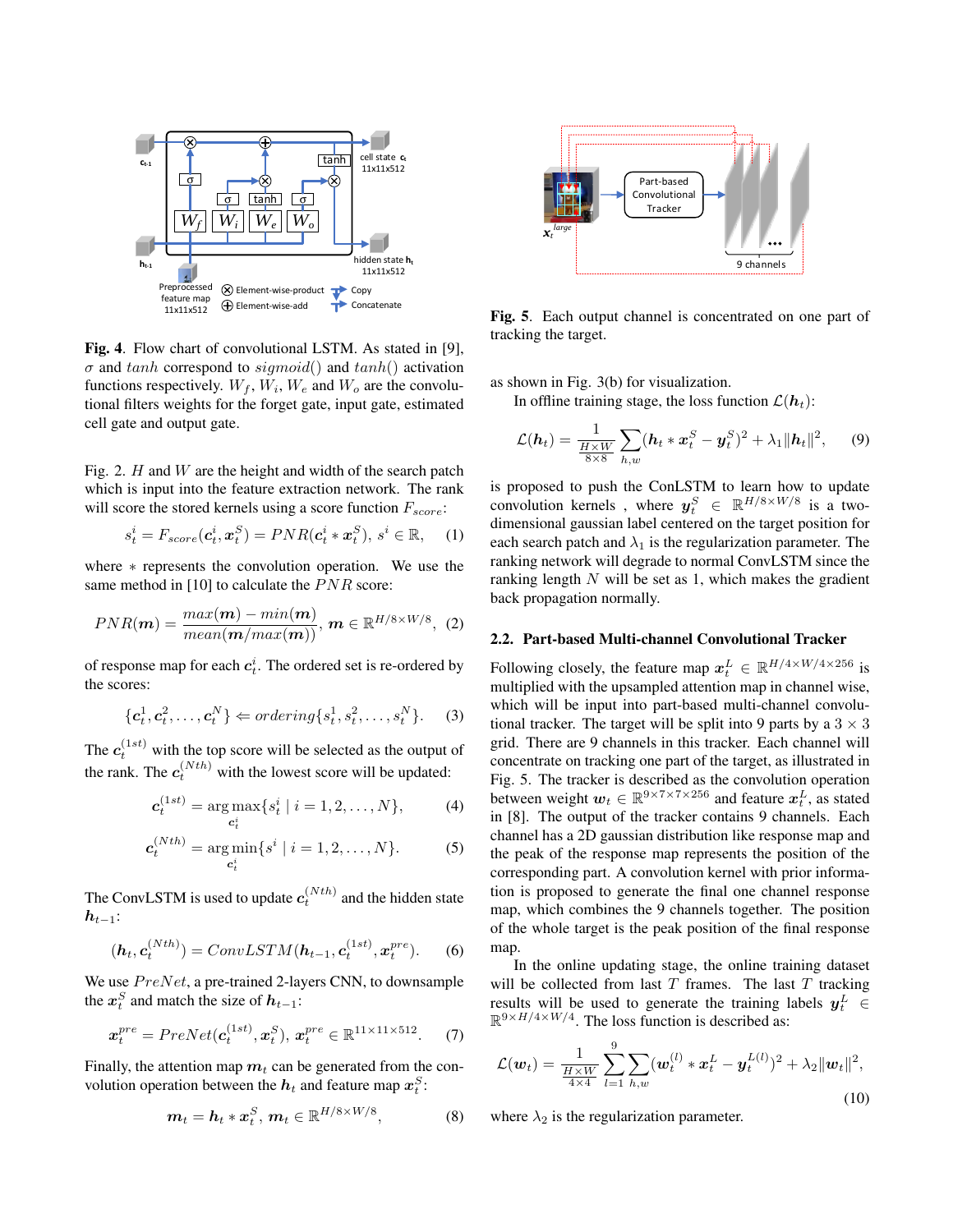#### 3. EXPERIMENT

In this section, we first explain the implementation details. Subsequently, we compare our tracker with state-of-the-art trackers on OTB2013 [11] and OTB2015 [12] datasets. Ablation studies are adopted to evaluate each component.

### 3.1. Implementation Details

The hardware environment is a workstation with i7-6800K CPU, 16GB RAM and GTX1080Ti GPU.

Offline training stage: In this stage, only ranking network is trained. The training datasets are UAV123 [13] and TC128 [14]. The overlap sequences with the test set [11] [12] are eliminated in advance. We generate 2D Gaussian labels  $y<sup>S</sup>$  for every search patch in each frame. We use the patchlabel pairs to train the ConvLSTM with the loss function (9). The ranking network degrades to normal ConvLSTM with  $N = 1$  to make the gradient back propagation normally.

Online tracking stage: In this stage, all of the parameters in ranking network are fixed. We just update the parameters in the part-based convolutional tracker. The last  $T$  frames are collected as the online training set. The multi-channel labels  $y^L$  are generated based the last T tracking results. The loss function Eqn.(10) is used to update the weights. As for the feature extracter, we use a pre-trained VGG16 [15] network. We generate a batch of search patches with different scales and find the best response to do scale estimation. We use a simple initialization network to initialize the ranking network,  $h_0$  and  $w_0$  at the first frame. The results below are from the following super-parameter settings,  $N = 3, T = 12, H =$  $W = 255$ ,  $\lambda_1 = 1e - 10$  and  $\lambda_1 = 1e - 7$ .

### 3.2. Overall Performance

We select several state-of-the-art trackers ACT [16], CREST [8], metaCREST [17], SRDCF [5], siamPRN [18], siamFC3s [19] and staple [20]. Fig. 6 illustrates the results in OTB2013 [11] and OTB2015 [12] datasets. In OTB2013, our tracker ranks the second in terms of precision and in OTB2015 ranks the first. The other trackers precision drops rapidly in OTB2015, since its sequences number is two times larger than OTB2013 and contains several challenging sequences. Our tracker is robust enough to deal with such problems.

# 3.3. Ablation Studies

In order to evaluate the contribution of each component, ablation studies are conducted. We construct a tracker without ranking network as the baseline. It indicates that our partbased convolution tracker is robust, especially in OTB2015 dataset as shown in Fig. 7. The proposed ranking network can lead the precision much better than the baseline, since the background interference is significantly suppressed by the ranking based attention map.



Fig. 6. Precision and overlap results. First row is the results of OTB2013, second row is the results of OTB2015.



Fig. 7. The results of ablation studies.

#### 4. CONCLUSION

In this paper, we present a novel ranking based attention network, which consists of an ranking network and a part-based multi-channel convolutional tracker. Our ranking network can significantly reduce the influence of background interference and uses ConvLSTM to update attention kernels. The partbased multi-channel convolutional tracker is shown to make the model more robust to occlusion. We also compare our tracker with contemporary tracking approaches, and obtain comparable results. Ablation studies show the effectiveness of each component.

#### 5. ACKNOWLEDGMENTS

This work was supported by JSPS KAKENHI Grant Number 18K11380.